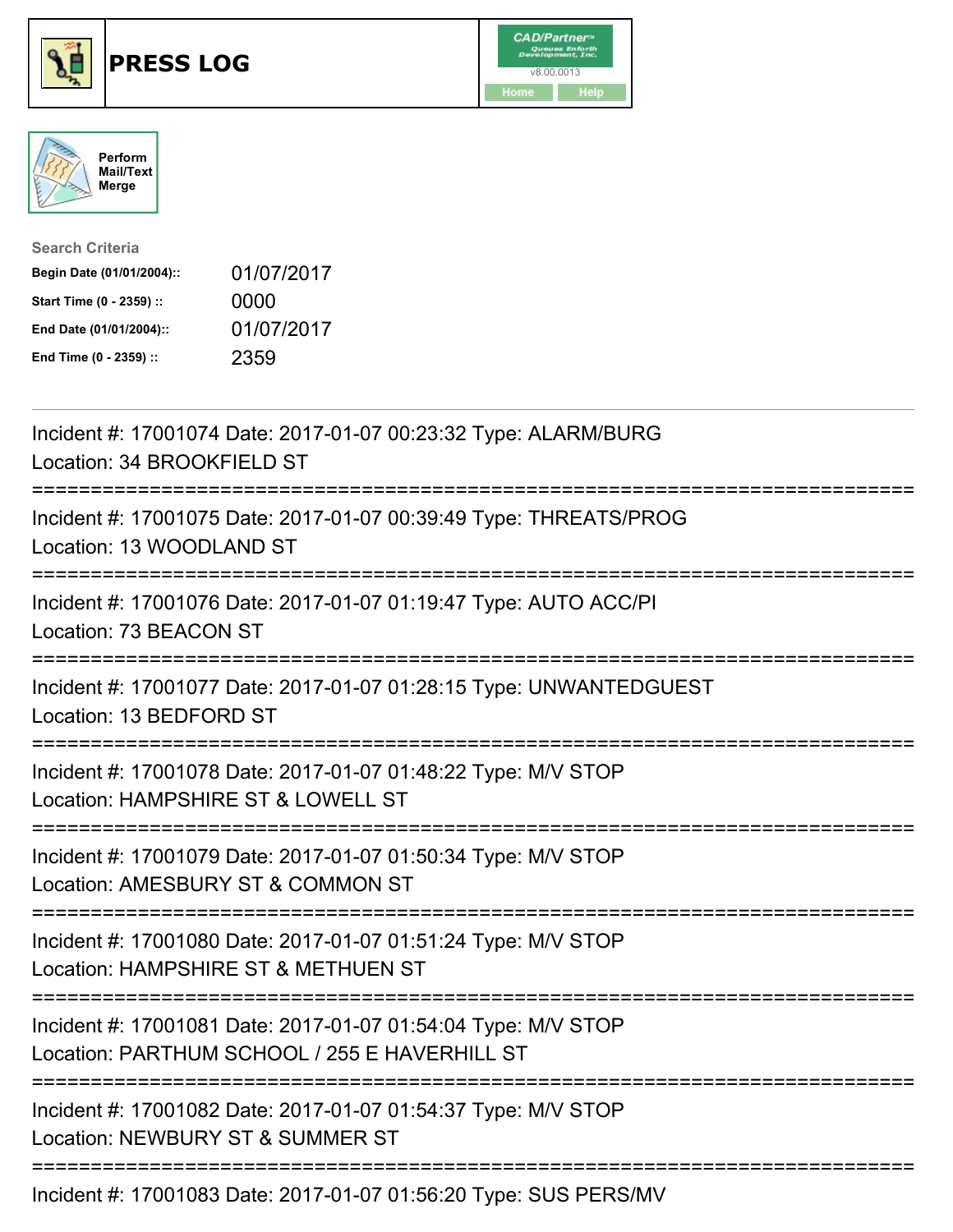| Location: BIG N' BEEFY / 415 BROADWAY                                                                      |
|------------------------------------------------------------------------------------------------------------|
| Incident #: 17001084 Date: 2017-01-07 02:05:57 Type: A&B PAST<br>Location: 16 WENDELL ST FL 3              |
| Incident #: 17001085 Date: 2017-01-07 02:09:23 Type: M/V STOP<br>Location: 700 ESSEX ST                    |
| Incident #: 17001086 Date: 2017-01-07 02:22:43 Type: DISTURBANCE<br>Location: ESSEX ST & NEWBURY ST        |
| Incident #: 17001087 Date: 2017-01-07 02:28:31 Type: TRESPASSING<br>Location: 21 GARFIELD ST               |
| Incident #: 17001089 Date: 2017-01-07 02:40:25 Type: LOUD NOISE<br>Location: 168 ANDOVER ST                |
| Incident #: 17001088 Date: 2017-01-07 02:40:28 Type: M/V STOP<br>Location: BRADFORD ST & BROADWAY          |
| Incident #: 17001090 Date: 2017-01-07 02:42:38 Type: M/V STOP<br>Location: LAWRENCE ST & PARK ST           |
| Incident #: 17001091 Date: 2017-01-07 03:05:54 Type: INVESTIGATION<br><b>Location: 4 THORNDIKE ST</b>      |
| Incident #: 17001092 Date: 2017-01-07 03:11:20 Type: BUILDING CHK<br>Location: CVS PHARMACY / 266 BROADWAY |
| Incident #: 17001093 Date: 2017-01-07 03:11:34 Type: TOW/REC/STOL<br>Location: 23 ABBOTT ST                |
| Incident #: 17001094 Date: 2017-01-07 03:13:41 Type: LOUD NOISE<br>Location: 310 PROSPECT ST FL 2          |
| Incident #: 17001095 Date: 2017-01-07 03:16:49 Type: M/V STOP<br>Location: AUBURN ST & HAMPSHIRE ST        |
| Incident #: 17001096 Date: 2017-01-07 03:19:32 Type: M/V STOP<br>Location: BROADWAY & MANCHESTER ST        |
| Incident #: 17001097 Date: 2017-01-07 03:24:14 Type: RUILDING CHK                                          |

Incident #: 17001097 Date: 2017-01-07 03:24:14 Type: BUILDING CHK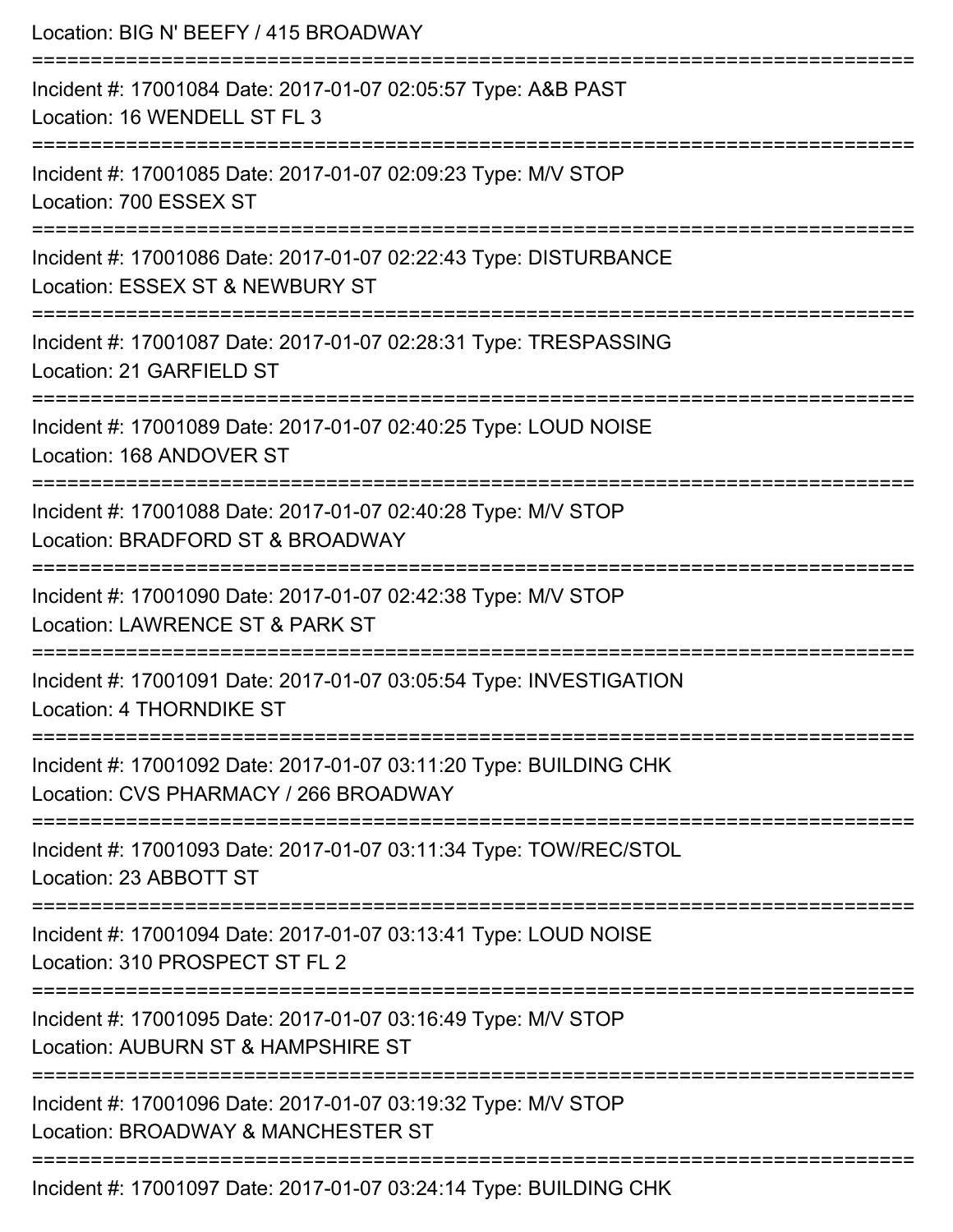| Incident #: 17001098 Date: 2017-01-07 03:27:59 Type: BUILDING CHK<br>Location: 670 HAVERHILL ST                    |
|--------------------------------------------------------------------------------------------------------------------|
| Incident #: 17001099 Date: 2017-01-07 03:32:14 Type: M/V STOP<br>Location: AMES ST & HAVERHILL ST                  |
| Incident #: 17001100 Date: 2017-01-07 03:36:21 Type: B&E/MV/PAST<br>Location: MALAYA'S / 2 NEWBURY ST & METHUEN ST |
| Incident #: 17001101 Date: 2017-01-07 03:42:06 Type: LOUD NOISE<br>Location: 256 ESSEX ST #303                     |
| Incident #: 17001102 Date: 2017-01-07 03:48:45 Type: M/V STOP<br>Location: BROADWAY & MANCHESTER ST                |
| Incident #: 17001103 Date: 2017-01-07 04:19:43 Type: BUILDING CHK<br>Location: BROADWAY LIQUORS / 434 BROADWAY     |
| Incident #: 17001104 Date: 2017-01-07 04:24:05 Type: M/V STOP<br>Location: BROADWAY & PARK ST                      |
| Incident #: 17001105 Date: 2017-01-07 04:37:32 Type: LOUD NOISE<br>Location: 105 FARNHAM ST                        |
| Incident #: 17001106 Date: 2017-01-07 05:45:16 Type: ALARMS<br>Location: 6 MARIQUE DR                              |
| Incident #: 17001107 Date: 2017-01-07 06:03:32 Type: UNKNOWN PROB<br>Location: 60 SARGENT ST #2                    |
| Incident #: 17001108 Date: 2017-01-07 06:24:26 Type: MEDIC SUPPORT<br>Location: 28 SUMMER ST #3                    |
| Incident #: 17001109 Date: 2017-01-07 06:55:14 Type: MV/BLOCKING<br>Location: 473 HAMPSHIRE ST                     |
| Incident #: 17001110 Date: 2017-01-07 08:19:39 Type: TOW/REPOSSED<br>Location: 452 LOWELL ST                       |
| Incident #: 17001111 Date: 2017-01-07 08:23:31 Type: AUTO ACC/NO PI                                                |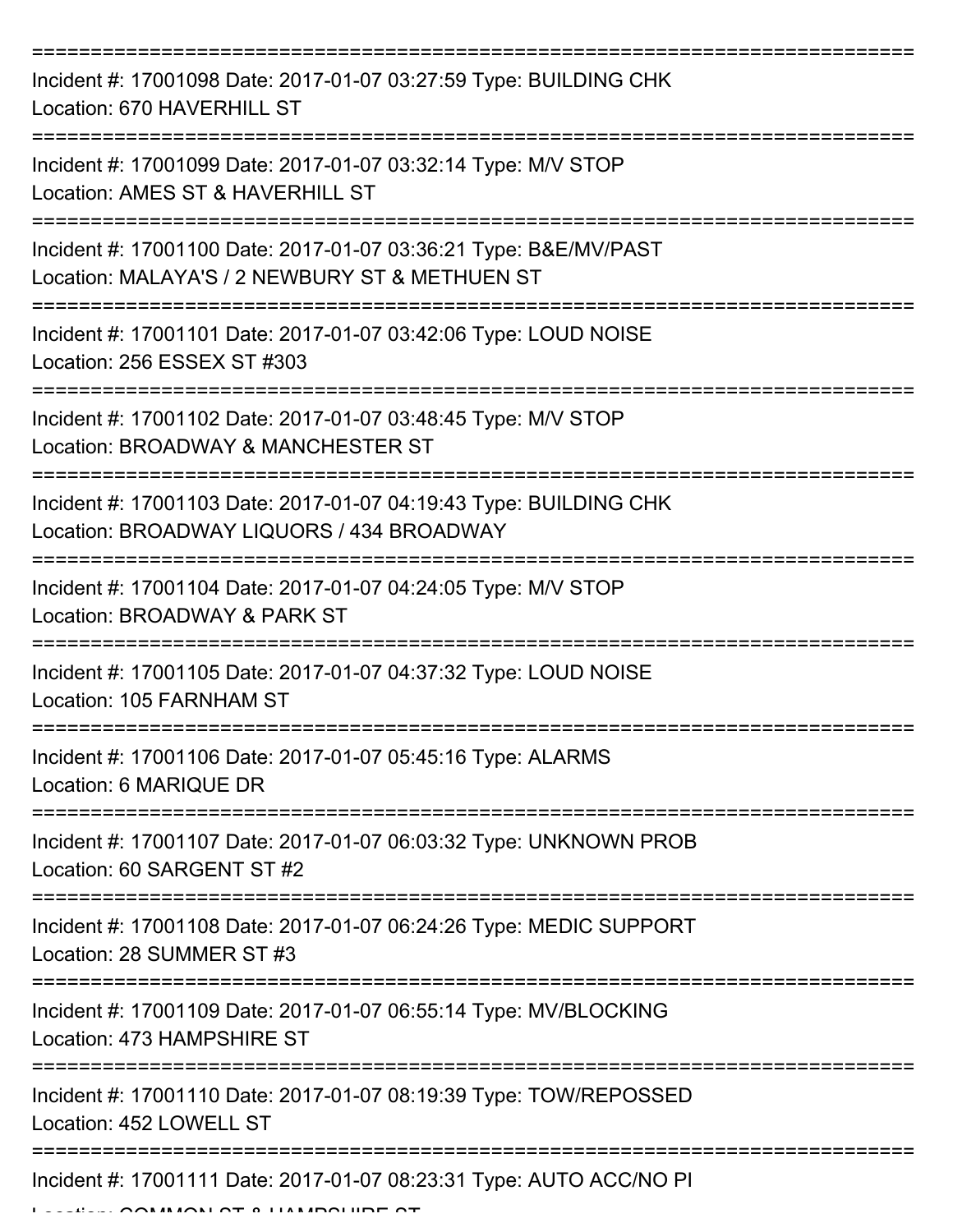| Incident #: 17001112 Date: 2017-01-07 08:26:17 Type: ANIMAL COMPL<br>Location: 24 HILLTOP AV                                  |
|-------------------------------------------------------------------------------------------------------------------------------|
| Incident #: 17001113 Date: 2017-01-07 08:59:24 Type: DISTURBANCE<br>Location: 7 FOREST ST                                     |
| Incident #: 17001114 Date: 2017-01-07 09:00:15 Type: WIRE DOWN<br>Location: 49 WILLOW ST                                      |
| Incident #: 17001115 Date: 2017-01-07 09:16:02 Type: AUTO ACC/NO PI<br>Location: WINTHROP AV                                  |
| Incident #: 17001116 Date: 2017-01-07 09:22:15 Type: HIT & RUN M/V<br>Location: 185 BAILEY ST<br>===================          |
| Incident #: 17001117 Date: 2017-01-07 09:45:50 Type: TOW OF M/V<br>Location: 5 SHAW ST                                        |
| Incident #: 17001118 Date: 2017-01-07 09:53:55 Type: TOW OF M/V<br>Location: 67 FARNHAM ST                                    |
| Incident #: 17001119 Date: 2017-01-07 10:21:11 Type: RECOV/STOL/MV<br>Location: 98 BRADFORD ST                                |
| Incident #: 17001120 Date: 2017-01-07 10:43:15 Type: LARCENY/PAST<br>Location: MARY INM NURSING/RESTORATIVE / 172 LAWRENCE ST |
| Incident #: 17001121 Date: 2017-01-07 10:50:07 Type: DEATH SUDDEN<br>Location: 31 S BOWDOIN ST                                |
| Incident #: 17001122 Date: 2017-01-07 11:00:33 Type: MV/BLOCKING<br>Location: 135 WEST ST                                     |
| Incident #: 17001123 Date: 2017-01-07 11:02:07 Type: HIT & RUN M/V<br>Location: 9 KEIGHLEY CT                                 |
| Incident #: 17001124 Date: 2017-01-07 11:03:07 Type: MISSING PERS<br>Location: 114 SUMMER ST                                  |
| Incident #: 17001125 Date: 2017-01-07 11:14:13 Type: SUS PERS/MV                                                              |

Location: EQ IQLANID QT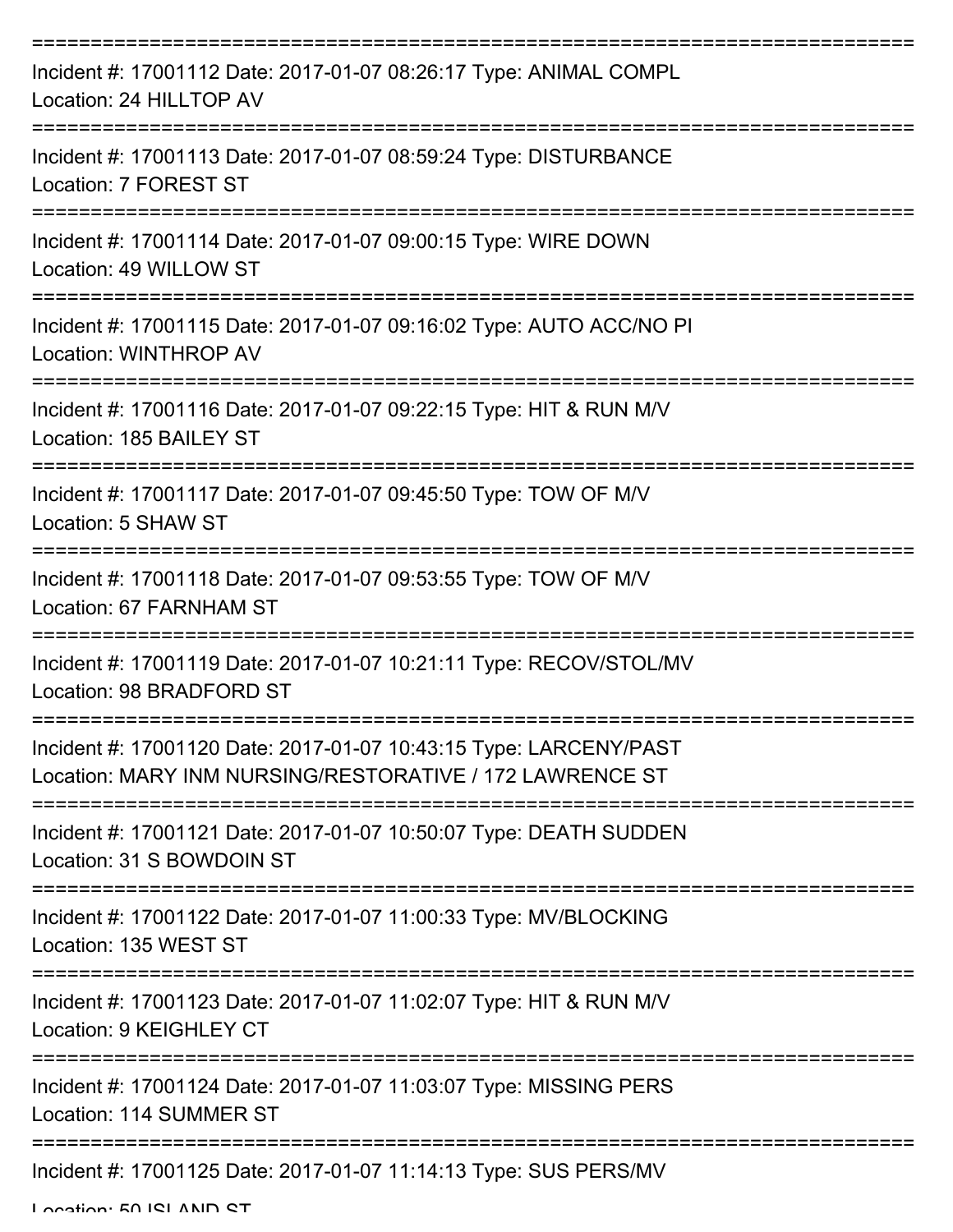| Incident #: 17001126 Date: 2017-01-07 11:20:02 Type: DK (DRUNK)<br>Location: 75 LEXINGTON ST                   |
|----------------------------------------------------------------------------------------------------------------|
| Incident #: 17001127 Date: 2017-01-07 11:23:04 Type: UNWANTEDGUEST<br>Location: BURGER KING / 187 BROADWAY     |
| Incident #: 17001128 Date: 2017-01-07 11:30:01 Type: ALARM/BURG<br>Location: DYKEMAN WELDING / 85 BLANCHARD ST |
| Incident #: 17001129 Date: 2017-01-07 11:38:58 Type: MEDIC SUPPORT<br>Location: 149 WATER ST FL 1              |
| Incident #: 17001130 Date: 2017-01-07 11:45:18 Type: INVESTIGATION<br>Location: 192 UNION ST                   |
| Incident #: 17001131 Date: 2017-01-07 11:49:43 Type: ALARM/BURG<br>Location: 200 CYPRESS AV                    |
| Incident #: 17001132 Date: 2017-01-07 11:57:23 Type: MEDIC SUPPORT<br>Location: 98 SALEM ST                    |
| Incident #: 17001133 Date: 2017-01-07 12:14:14 Type: AUTO ACC/NO PI<br>Location: 290 MERRIMACK ST              |
| Incident #: 17001134 Date: 2017-01-07 12:30:08 Type: DRUG VIO<br>Location: WENDYS / 55 HAMPSHIRE ST            |
| Incident #: 17001135 Date: 2017-01-07 12:31:52 Type: SHOPLIFTING<br>Location: DEMOULAS MARKET / 700 ESSEX ST   |
| Incident #: 17001136 Date: 2017-01-07 12:48:45 Type: AUTO ACC/NO PI<br>Location: SUPER LAUNDRY / 72 WILLOW ST  |
| Incident #: 17001137 Date: 2017-01-07 12:53:16 Type: AUTO ACC/NO PI<br>Location: 9 BROADWAY                    |
| Incident #: 17001138 Date: 2017-01-07 12:54:04 Type: NEIGHBOR PROB<br>Location: 44 MELVIN ST BUILDING 9 #2     |
| Incident #: 17001139 Date: 2017-01-07 12:55:39 Type: AUTO ACC/NO PI<br>Location: 72 WILLOW ST                  |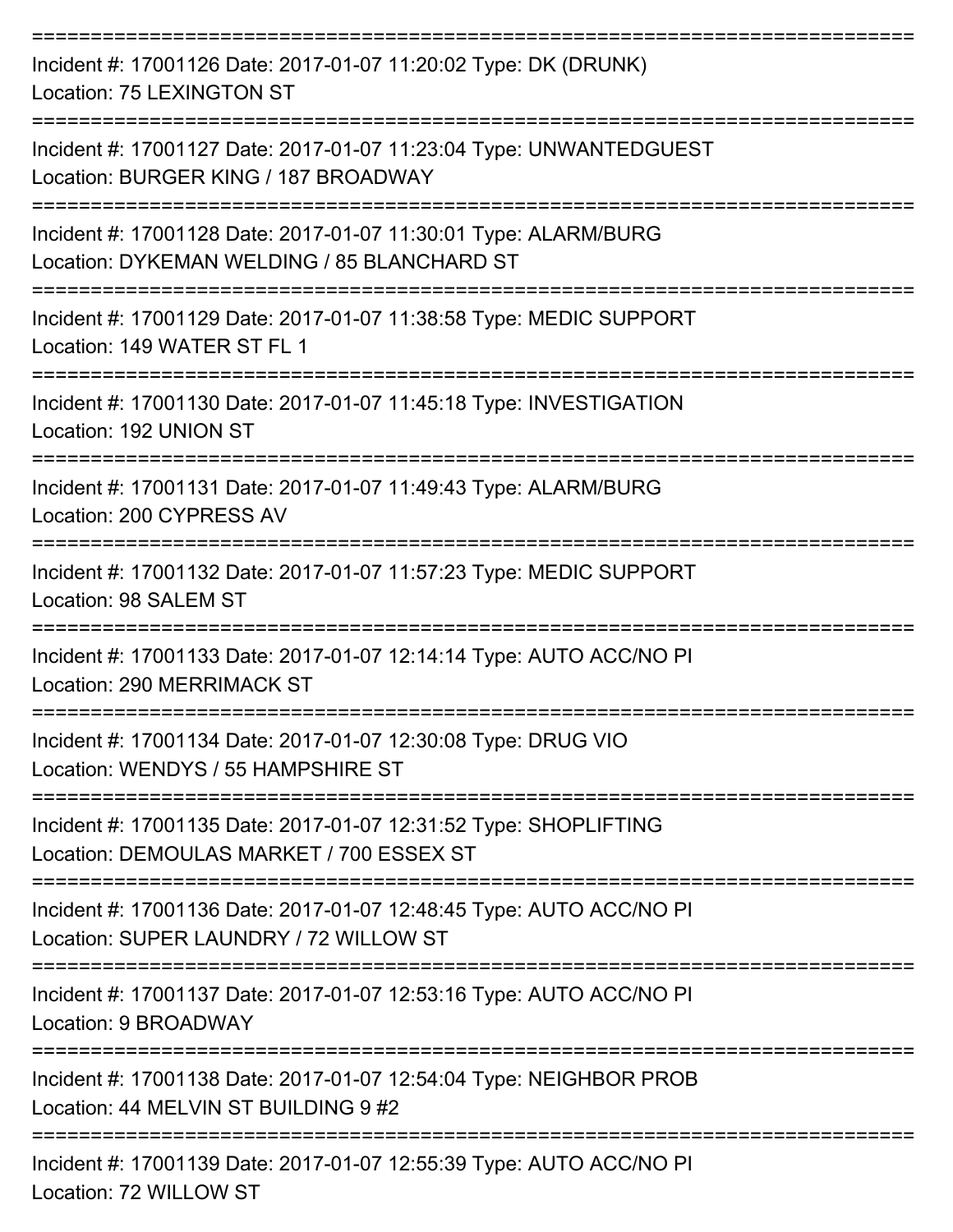| Incident #: 17001140 Date: 2017-01-07 13:21:09 Type: AUTO ACC/NO PI<br>Location: 277 JACKSON ST                                           |
|-------------------------------------------------------------------------------------------------------------------------------------------|
| Incident #: 17001141 Date: 2017-01-07 13:39:36 Type: STOL/MV/PAS<br>Location: 58 BUSWELL ST<br>--------------------                       |
| Incident #: 17001142 Date: 2017-01-07 13:40:42 Type: MEDIC SUPPORT<br>Location: DUNKIN DONUTS / 591 ANDOVER ST                            |
| Incident #: 17001143 Date: 2017-01-07 14:01:07 Type: KEEP PEACE<br>Location: VILLAS & JOCELYN                                             |
| Incident #: 17001144 Date: 2017-01-07 14:05:04 Type: B&E/PAST<br>Location: 58 DORCHESTER ST #2                                            |
| Incident #: 17001145 Date: 2017-01-07 14:07:04 Type: GENERAL SERV<br>Location: 256 S BROADWAY #D FL 3                                     |
| =========================<br>Incident #: 17001146 Date: 2017-01-07 14:22:26 Type: ALARM/BURG<br>Location: BRUCKMANS FEED / 179 S BROADWAY |
| Incident #: 17001147 Date: 2017-01-07 14:24:29 Type: AUTO ACC/NO PI<br>Location: AMES ST & WATER ST                                       |
| Incident #: 17001148 Date: 2017-01-07 14:42:44 Type: AUTO ACC/NO PI<br>Location: BROADWAY & CEDAR ST                                      |
| Incident #: 17001149 Date: 2017-01-07 14:47:48 Type: RECOV/STOL/MV<br>Location: 18 ORCHARD ST                                             |
| Incident #: 17001150 Date: 2017-01-07 14:56:37 Type: MISSING PERS<br>Location: 90 LOWELL ST                                               |
| Incident #: 17001151 Date: 2017-01-07 14:58:18 Type: M/V STOP<br>Location: AMESBURY ST & CANAL ST                                         |
| Incident #: 17001152 Date: 2017-01-07 15:01:33 Type: M/V STOP<br>Location: AMESBURY ST & HAVERHILL ST                                     |
| Incident #: 17001153 Date: 2017-01-07 15:11:01 Type: M/V STOP<br><b>Location: MARSTON ST</b>                                              |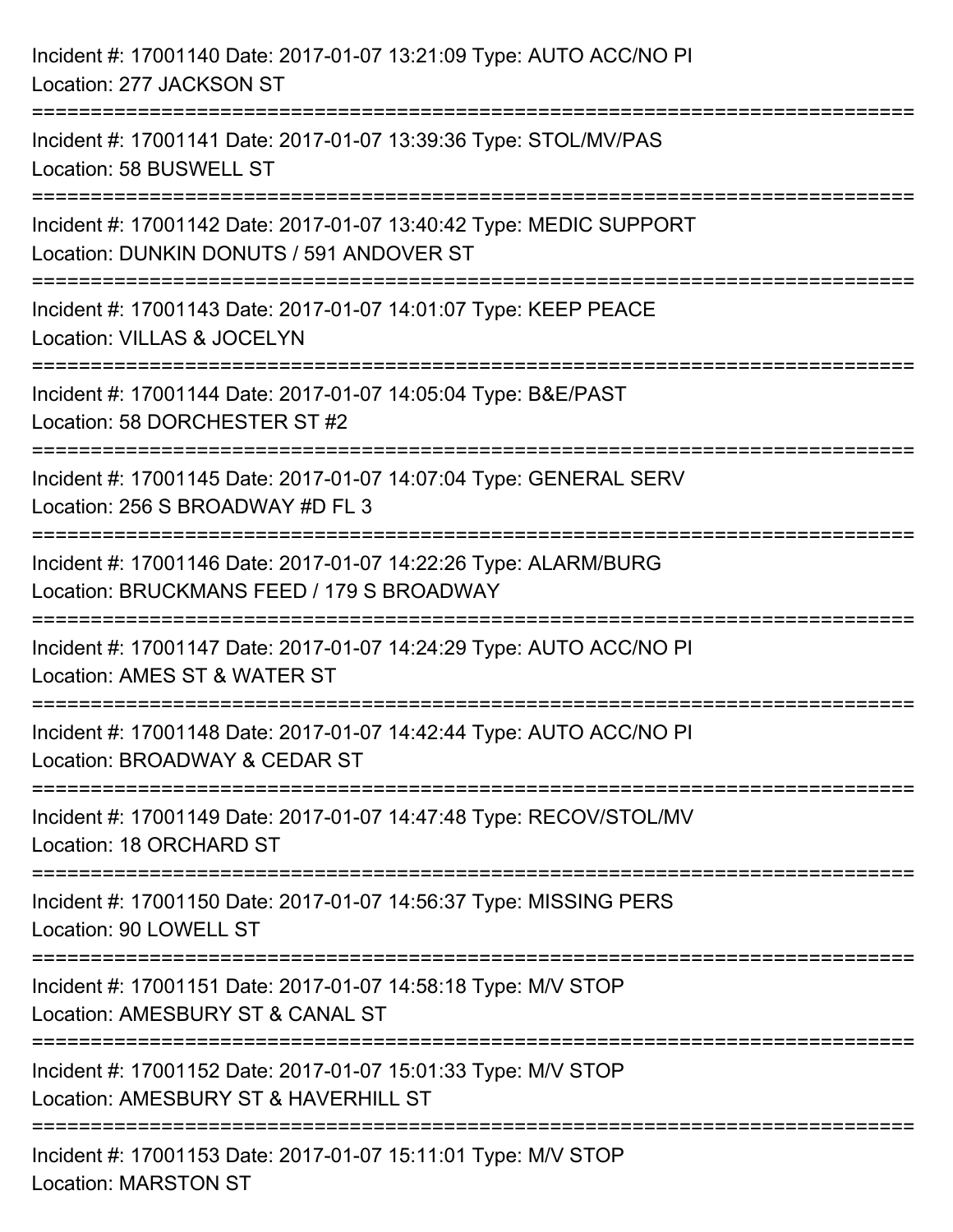| Incident #: 17001154 Date: 2017-01-07 15:14:14 Type: M/V STOP<br>Location: CARVER ST & MERRIMACK ST                                        |
|--------------------------------------------------------------------------------------------------------------------------------------------|
| Incident #: 17001155 Date: 2017-01-07 15:19:49 Type: M/V STOP<br>Location: 234 S UNION ST                                                  |
| Incident #: 17001156 Date: 2017-01-07 15:29:46 Type: AUTO ACC/NO PI<br>Location: FERRY ST & WILBUR ST                                      |
| Incident #: 17001157 Date: 2017-01-07 15:31:18 Type: THREATS<br>Location: 1 LEA ST                                                         |
| Incident #: 17001158 Date: 2017-01-07 15:32:45 Type: M/V STOP<br>Location: ALDER ST & BENNINGTON ST<br>=================<br>============   |
| Incident #: 17001159 Date: 2017-01-07 15:36:21 Type: M/V STOP<br>Location: LEBANON ST & WHITE ST<br>:2222222222222222222<br>-------------- |
| Incident #: 17001160 Date: 2017-01-07 15:47:51 Type: ALARM/BURG<br>Location: LORENZO BUILDING / 599 CANAL ST                               |
| Incident #: 17001161 Date: 2017-01-07 16:08:04 Type: MAL DAMAGE<br>Location: 378 LOWELL ST #2                                              |
| Incident #: 17001162 Date: 2017-01-07 16:17:06 Type: AUTO ACC/NO PI<br>Location: HAVERHILL ST & MIDDLEBURY ST                              |
| Incident #: 17001163 Date: 2017-01-07 16:26:13 Type: ALARM/BURG<br>Location: 28 YALE ST                                                    |
| Incident #: 17001164 Date: 2017-01-07 16:28:47 Type: M/V STOP<br>Location: 205 BROADWAY                                                    |
| Incident #: 17001165 Date: 2017-01-07 16:35:21 Type: M/V STOP<br>Location: 550 BROADWAY                                                    |
| Incident #: 17001166 Date: 2017-01-07 16:38:18 Type: M/V STOP<br>Location: 92 EXETER ST                                                    |
| Incident #: 17001167 Date: 2017-01-07 16:56:13 Type: UNWANTEDGUEST<br>Location: 51 NESMITH ST FL 2                                         |

===========================================================================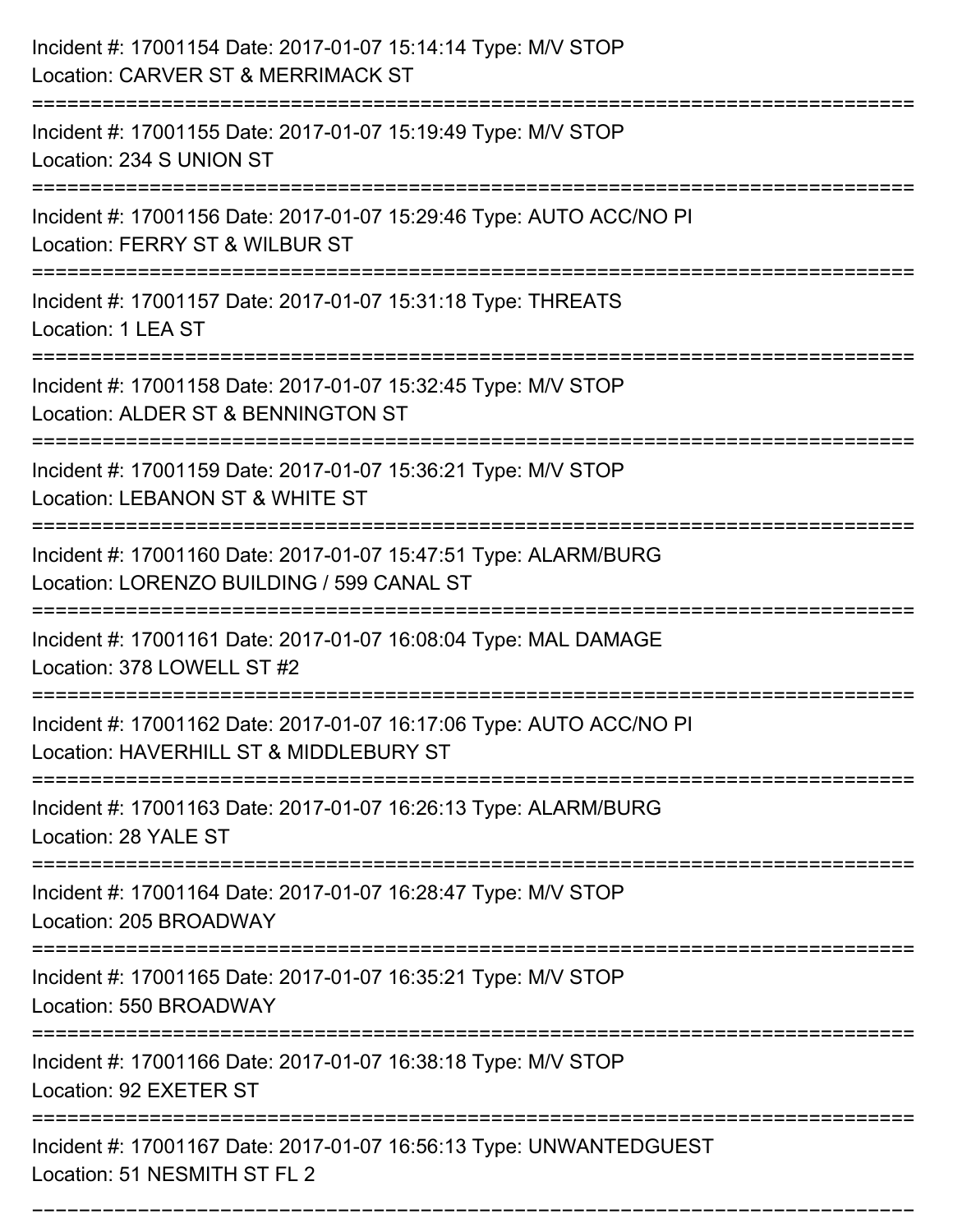| Incident #: 17001168 Date: 2017-01-07 17:00:43 Type: TOW OF M/V<br>Location: 550 BROADWAY                                            |
|--------------------------------------------------------------------------------------------------------------------------------------|
| Incident #: 17001169 Date: 2017-01-07 17:17:19 Type: FIRE/MV<br>Location: 48 MARSTON ST                                              |
| Incident #: 17001170 Date: 2017-01-07 17:30:05 Type: M/V STOP<br>Location: 90 LOWELL ST                                              |
| Incident #: 17001171 Date: 2017-01-07 17:31:52 Type: M/V STOP<br>Location: AMESBURY ST & ESSEX ST                                    |
| Incident #: 17001172 Date: 2017-01-07 17:33:17 Type: M/V STOP<br>Location: AMESBURY ST & METHUEN ST<br>:============================ |
| Incident #: 17001173 Date: 2017-01-07 17:33:53 Type: M/V STOP<br>Location: LAWRENCE ST & METHUEN ST                                  |
| Incident #: 17001174 Date: 2017-01-07 17:37:04 Type: M/V STOP<br>Location: 9 BROADWAY                                                |
| Incident #: 17001175 Date: 2017-01-07 17:39:57 Type: M/V STOP<br>Location: 36 BROADWAY                                               |
| Incident #: 17001176 Date: 2017-01-07 17:40:44 Type: DISTURBANCE<br>Location: 26 TENNEY ST                                           |
| Incident #: 17001177 Date: 2017-01-07 17:44:25 Type: M/V STOP<br>Location: BROADWAY & MANCHESTER ST                                  |
| Incident #: 17001178 Date: 2017-01-07 17:46:45 Type: M/V STOP<br>Location: 505 BROADWAY                                              |
| Incident #: 17001179 Date: 2017-01-07 17:48:20 Type: M/V STOP<br>Location: BROADWAY & PARK ST                                        |
| Incident #: 17001180 Date: 2017-01-07 17:52:49 Type: M/V STOP<br>Location: BROADWAY & MANCHESTER ST                                  |
| Incident #: 17001181 Date: 2017-01-07 17:54:41 Type: M/V STOP<br>Location: 300 BROADWAY                                              |
|                                                                                                                                      |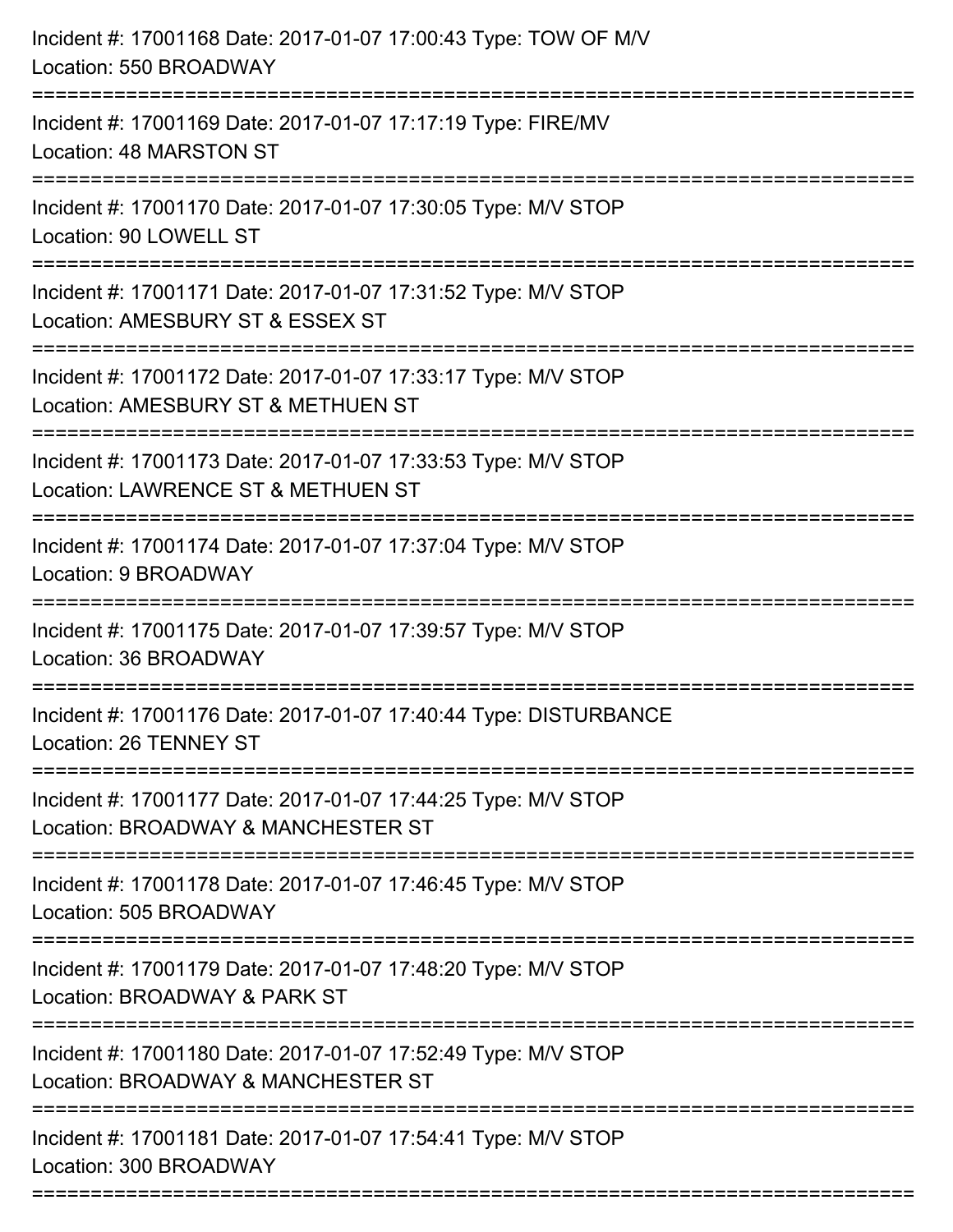Location: 205 BROADWAY

| Incident #: 17001183 Date: 2017-01-07 17:56:09 Type: M/V STOP<br>Location: 205 BROADWAY                                |
|------------------------------------------------------------------------------------------------------------------------|
| Incident #: 17001184 Date: 2017-01-07 17:58:33 Type: M/V STOP<br>Location: FRANKLIN ST & VALLEY ST                     |
| Incident #: 17001186 Date: 2017-01-07 17:59:53 Type: DISTURBANCE<br>Location: 91 COMMON ST                             |
| Incident #: 17001185 Date: 2017-01-07 18:01:32 Type: M/V STOP<br>Location: BROADWAY & LOWELL ST                        |
| Incident #: 17001187 Date: 2017-01-07 18:10:38 Type: M/V STOP<br>Location: 342 BROADWAY                                |
| Incident #: 17001188 Date: 2017-01-07 18:16:04 Type: M/V STOP<br>Location: 90 LOWELL ST                                |
| =================<br>Incident #: 17001189 Date: 2017-01-07 18:19:34 Type: M/V STOP<br>Location: FRANKLIN ST & GREEN ST |
| Incident #: 17001190 Date: 2017-01-07 18:22:42 Type: M/V STOP<br><b>Location: CENTRAL BRIDGE</b>                       |
| Incident #: 17001192 Date: 2017-01-07 18:24:10 Type: MAN DOWN<br>Location: 40 LAWRENCE ST FL 4                         |
| Incident #: 17001191 Date: 2017-01-07 18:24:37 Type: M/V STOP<br>Location: HANCOCK ST & MELROSE TER                    |
| Incident #: 17001193 Date: 2017-01-07 18:25:20 Type: NOTIFICATION<br>Location: AMESBURY ST & COMMON ST                 |
| Incident #: 17001194 Date: 2017-01-07 18:32:14 Type: M/V STOP<br>Location: MARLBORO ST & S UNION ST                    |
| Incident #: 17001195 Date: 2017-01-07 18:43:51 Type: M/V STOP<br>Location: BROADWAY & HAVERHILL ST                     |
|                                                                                                                        |

Incident #: 17001196 Date: 2017 01 07 18:45:20 Type: HIT & RUN M/V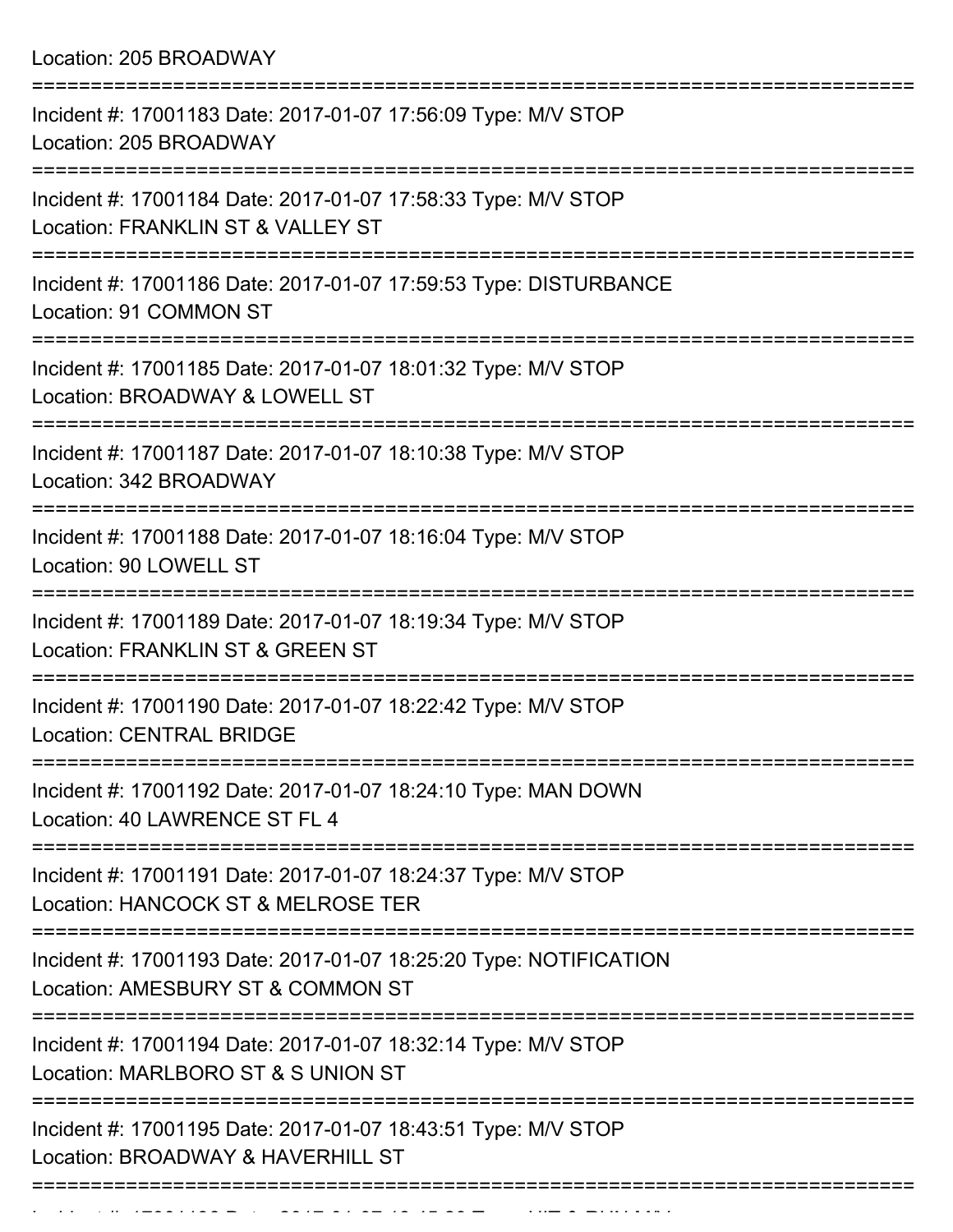| Location: BROADWAY LIQUORS / 434 BROADWAY                                                             |
|-------------------------------------------------------------------------------------------------------|
| Incident #: 17001197 Date: 2017-01-07 18:53:49 Type: M/V STOP<br>Location: 41 MORTON ST               |
| Incident #: 17001198 Date: 2017-01-07 18:58:09 Type: M/V STOP<br>Location: 90 LOWELL ST               |
| Incident #: 17001199 Date: 2017-01-07 19:02:07 Type: M/V STOP<br>Location: ANDOVER ST & BLANCHARD ST  |
| Incident #: 17001200 Date: 2017-01-07 19:02:09 Type: DOMESTIC/PROG<br>Location: 351 ESSEX ST #5B FL 5 |
| Incident #: 17001201 Date: 2017-01-07 19:03:20 Type: CK WELL BEING<br>Location: 81 WEST ST            |
| Incident #: 17001202 Date: 2017-01-07 19:10:51 Type: M/V STOP<br>Location: S UNION ST & WINTHROP AV   |
| Incident #: 17001203 Date: 2017-01-07 19:18:01 Type: M/V STOP<br>Location: 241 S UNION ST             |
| Incident #: 17001204 Date: 2017-01-07 19:19:03 Type: MEDIC SUPPORT<br>Location: 42-44 MARBLE AV       |
| Incident #: 17001205 Date: 2017-01-07 19:27:26 Type: M/V STOP<br>Location: FARNHAM ST & FOSTER ST     |
| Incident #: 17001206 Date: 2017-01-07 19:33:25 Type: ASSSIT OTHER PD<br>Location: 69 KENDALL ST       |
| Incident #: 17001207 Date: 2017-01-07 19:43:39 Type: M/V STOP<br>Location: 101 AMESBURY ST            |
| Incident #: 17001208 Date: 2017-01-07 19:50:01 Type: M/V STOP<br>Location: BROADWAY & CANAL ST        |
| Incident #: 17001209 Date: 2017-01-07 19:53:41 Type: MV/BLOCKING<br>Location: 29 SALEM ST             |
|                                                                                                       |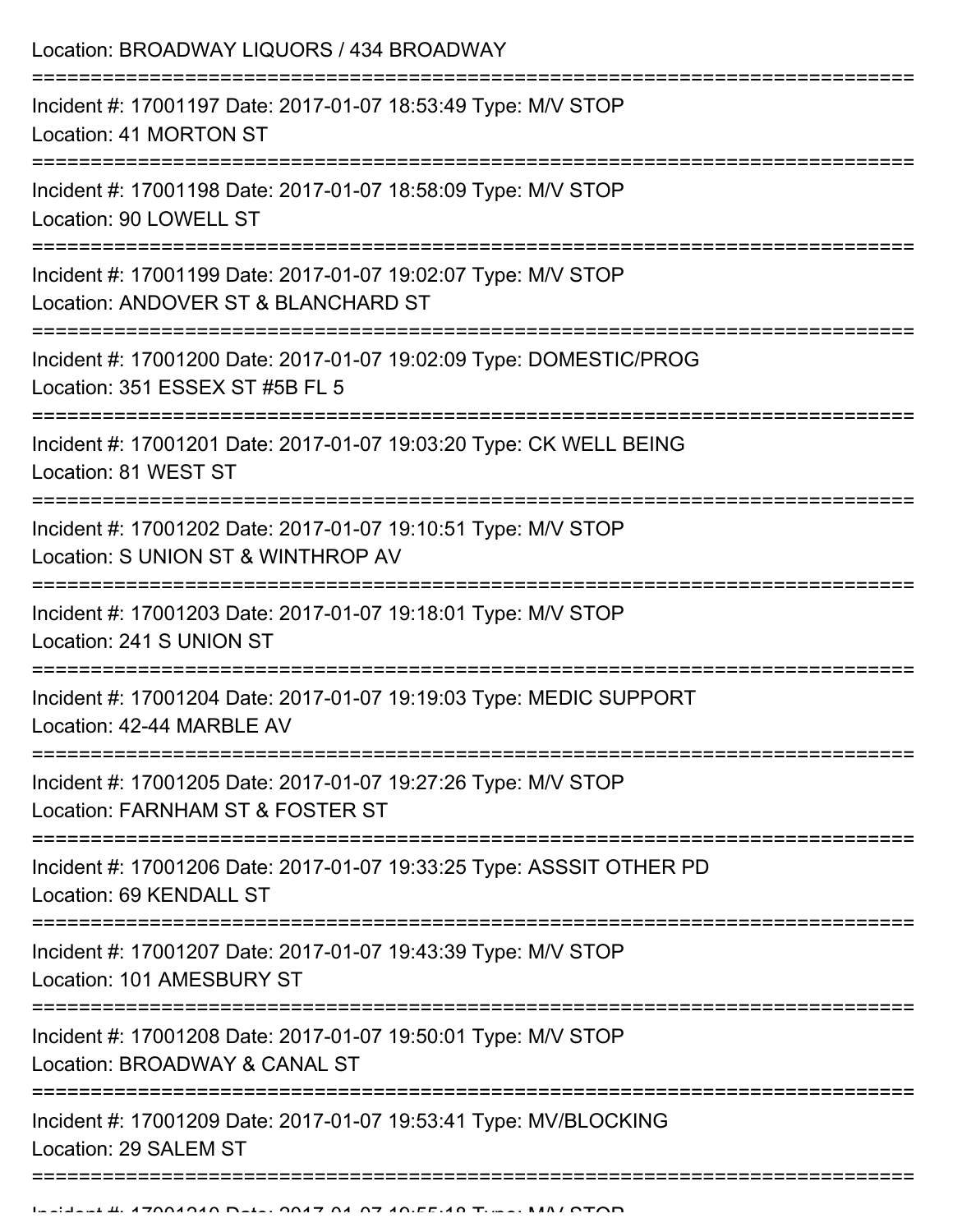| Location: BROADWAY & PARK ST                                                                                                   |
|--------------------------------------------------------------------------------------------------------------------------------|
| Incident #: 17001211 Date: 2017-01-07 19:58:24 Type: GENERAL SERV<br>Location: 246D S BROADWAY<br>=======================      |
| Incident #: 17001212 Date: 2017-01-07 20:04:51 Type: DOMESTIC/PROG<br>Location: 20 KNOX ST                                     |
| Incident #: 17001213 Date: 2017-01-07 20:08:21 Type: M/V STOP<br>Location: 50 BROADWAY                                         |
| :============================<br>Incident #: 17001214 Date: 2017-01-07 20:17:11 Type: LARCENY/PAST<br>Location: 67 FRANKLIN ST |
| Incident #: 17001215 Date: 2017-01-07 20:29:53 Type: MISSING PERS<br>Location: 69 KENDALL ST                                   |
| Incident #: 17001216 Date: 2017-01-07 20:33:27 Type: KIDNAP/PAST<br>Location: 211 FARNHAM ST                                   |
| Incident #: 17001217 Date: 2017-01-07 21:16:50 Type: M/V STOP<br>Location: BROADWAY & LOWELL ST                                |
| Incident #: 17001218 Date: 2017-01-07 21:26:27 Type: AUTO ACC/NO PI<br>Location: LAWRENCE ST & MYRTLE ST                       |
| Incident #: 17001219 Date: 2017-01-07 21:47:09 Type: MV/BLOCKING<br>Location: 139 MYRTLE ST                                    |
| =================<br>Incident #: 17001220 Date: 2017-01-07 22:04:59 Type: KEEP PEACE<br>Location: SPEEDEWAY / 500 S UNION ST   |
| Incident #: 17001221 Date: 2017-01-07 22:15:45 Type: MEDIC SUPPORT<br>Location: 245 ANDOVER ST                                 |
| Incident #: 17001222 Date: 2017-01-07 22:21:18 Type: MV/BLOCKING<br>Location: 21 SARGENT ST                                    |
| Incident #: 17001223 Date: 2017-01-07 22:31:20 Type: DOMESTIC/PROG<br>Location: 25 TRINITY ST #3                               |
| Incident #: 17001224 Date: 2017-01-07 23:16:33 Type: ABAND MV                                                                  |